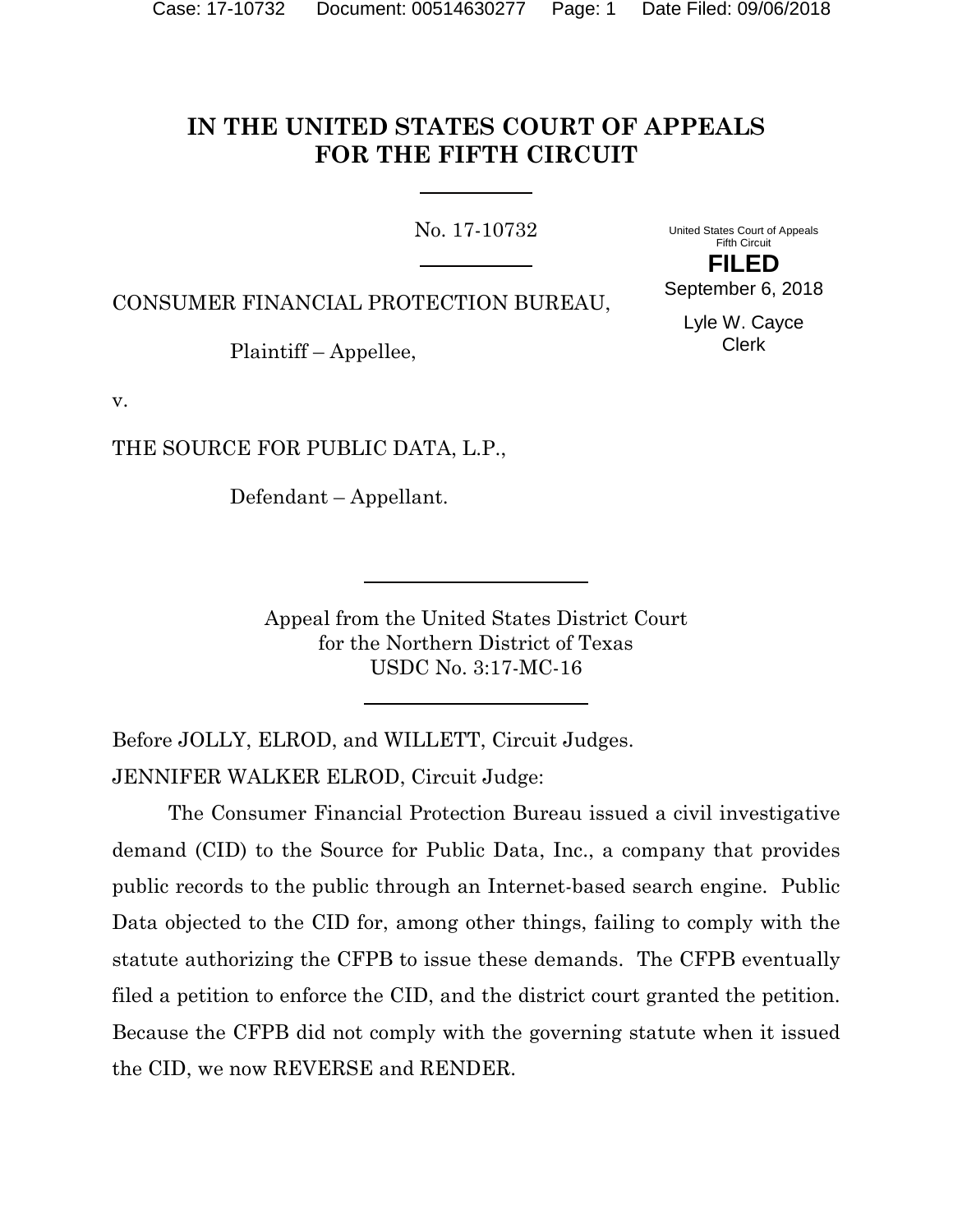# No. 17-10732

I.

Congress created the CFPB to "regulate the offering and provision of consumer financial products or services under the Federal consumer financial laws." 12 U.S.C. § 5491(a). One of the CFPB's "primary functions" is to "supervis[e] covered persons for compliance with Federal consumer financial law, and tak[e] appropriate enforcement action to address violations of Federal consumer financial law[.]" *Id.*  $\S 5511(c)(4)$ . The CFPB may issue CIDs to "any" person" whom the CFPB "has reason to believe" may have documents, tangible things, or information "relevant to a violation." *Id.*  $\S 5562(c)(1)$ . Each CID must "state the nature of the conduct constituting the alleged violation which is under investigation and the provision of law applicable to such violation." *Id.* § 5562(c)(2). This is known as the "notification of purpose." 12 C.F.R. § 1080.5. If a recipient does not comply with the CID, the CFPB may file a petition in federal court to enforce it. 12 U.S.C.  $\S 5562(e)(1)$ .

The CFPB issued a CID to Public Data. The CID's "Notification of Purpose" read:

The purpose of this investigation is to determine whether consumer reporting agencies, persons using consumer reports, or other persons have engaged or are engaging in unlawful acts and practices in connection with the provision or use of public records information in violation of the Fair Credit Reporting Act, 15 U.S.C. §§ 1681, et. seq., Regulation V, 12 C.F.R. Part 1022, or any other federal consumer financial law. The purpose of this investigation is also to determine whether Bureau action to obtain legal or equitable relief would be in the public interest.

The CID required Public Data to produce documents, provide answers to interrogatories, and produce a written report.

During a meet-and-confer with the CFPB, Public Data asserted that the Notification of Purpose was inadequate. It also insisted that the CFPB did not have jurisdiction over Public Data. Public Data then filed a petition with the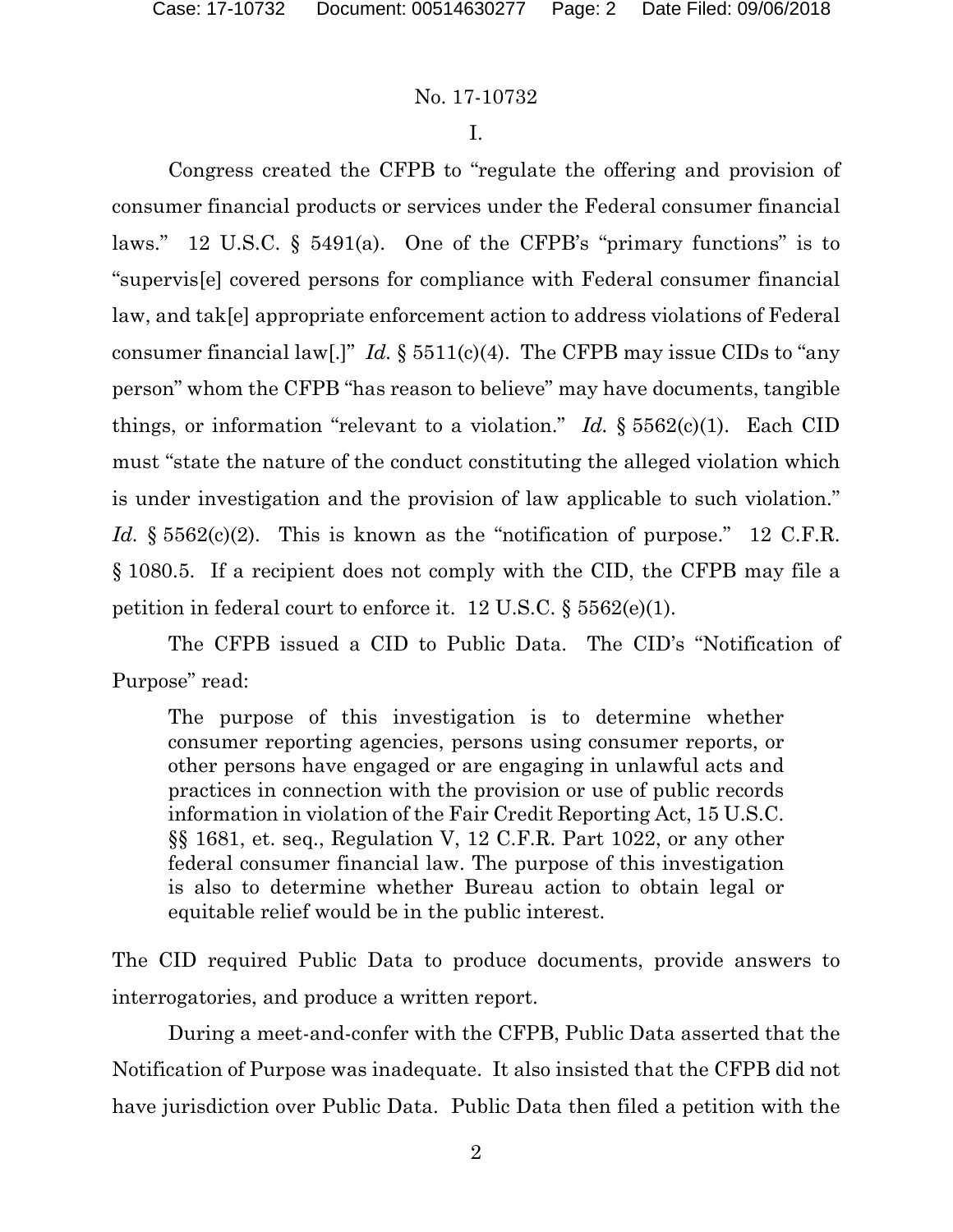l

# No. 17-10732

CFPB to set aside the CID. The CFPB's Director denied the petition in a written order. Public Data confirmed with the CFPB that it did not intend to comply, so the CFPB filed a petition in federal court seeking an order to enforce the CID.

The district court granted CFPB's petition. It rejected Public Data's argument that the CID failed to provide fair notice of the violation under investigation as required by 12 U.S.C. § 5562(c)(2). The district court also rejected Public Data's argument that the CID should be quashed because the CFPB lacked jurisdiction. Accordingly, the district court ordered Public Data to respond to the CID, but this court granted a stay pending the resolution of this appeal. $<sup>1</sup>$ </sup>

## II.

We review a subpoena enforcement order for abuse of discretion. *United States v. Zadeh*, 820 F.3d 746, 751 (5th Cir. 2016). "We review the district court's conclusions of law underlying its decision to enforce the subpoena *de novo*, and its factual findings for clear error." *Id.*

#### III.

An administrative agency's authority to issue subpoenas is a creature of statute. *Consumer Fin. Prot. Bureau v. Accrediting Council for Indep. Colleges & Schs. (ACICS)*, 854 F.3d 683, 690 (D.C. Cir. 2017). Section 5562(c)(2) requires that a civil investigative demand identify both: (1) "the nature of the conduct constituting the alleged violation which is under investigation;" and (2) "the provision of law applicable to such violation." This statutory

<span id="page-2-0"></span><sup>1</sup> According to the parties, this case does not implicate the issues raised in *PHH Corporation v. Consumer Financial Protection Bureau*, 881 F.3d 75 (D.C. Cir. 2018) (en banc).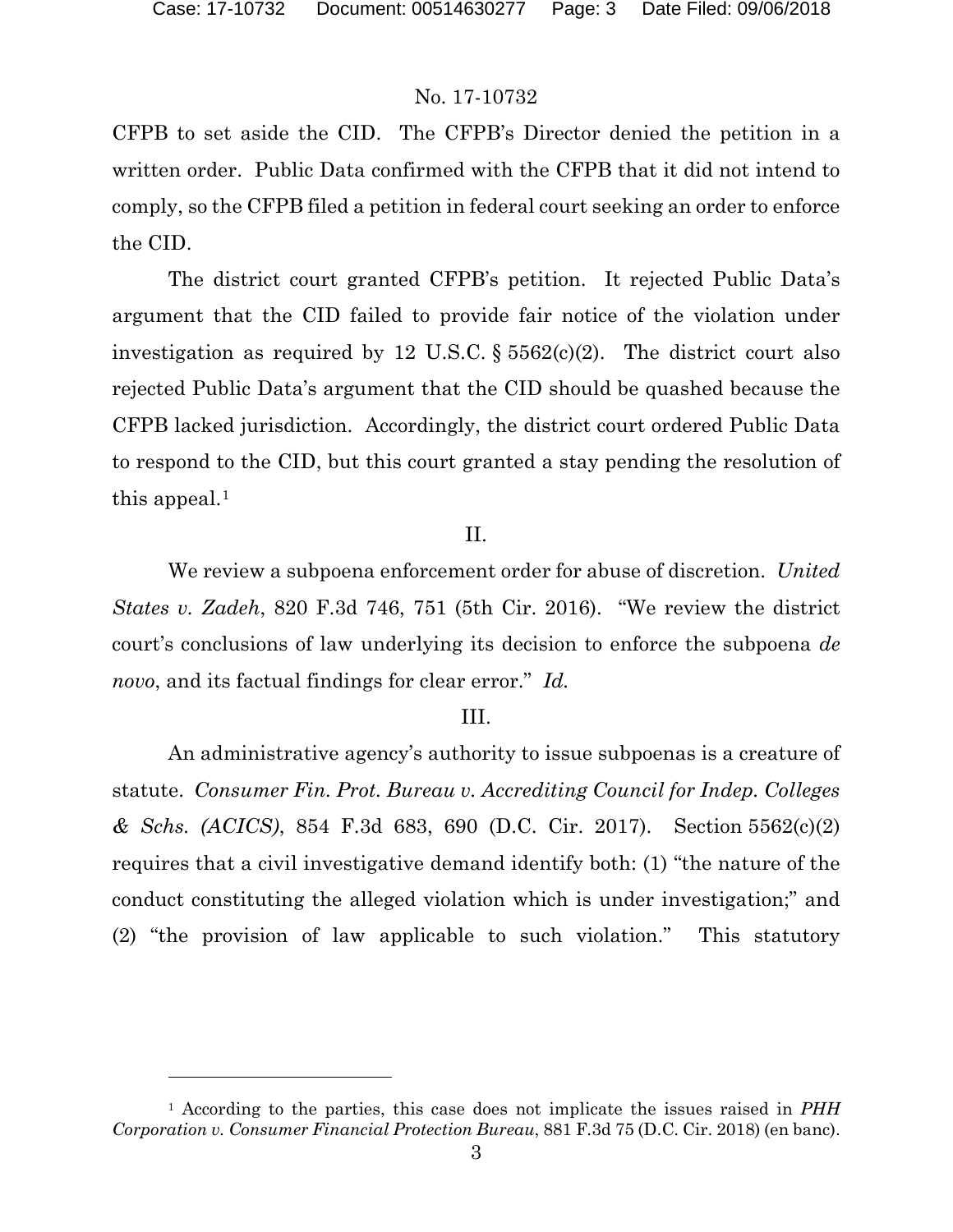l

#### No. 17-10732

requirement "ensures that the recipient . . . is provided with fair notice as to the nature of the Bureau's investigation." *ACICS*, 854 F.3d at 690.

The CFPB did not comply with 12 U.S.C. § 5562(c)(2) when it issued this CID to Public Data. First, it did not state the "conduct constituting the alleged violation which is under investigation." According to its Notification of Purpose, the CFPB is investigating "unlawful acts and practices in connection with the provision or use of public records information." Simply put, this Notification of Purpose does not identify what conduct, it believes, constitutes an alleged violation. Providing and using public records are not violations of federal law, and the CFPB fails to explain how these activities violate federal consumer law.

Moreover, this CID does not identify "the provision of law applicable to such violation." As discussed, the CID never identifies an alleged violation, so it is unsurprising that it fails to identify a relevant provision of law. Rather, the Notification of Purpose refers to the Fair Credit Reporting Act, an expansive law governing all activities relating to the reporting of consumers' credit information. Such a reference to a broad provision of law that the CFPB has authority to enforce does nothing to clarify what conduct is under investigation. Then, the Notification of Purpose states that the CFPB is investigating the violation of "any other federal consumer financial law." Such an uninformative catch-all phrase defeats any specificity provided by the reference to the FCRA. [2](#page-3-0) *See ACICS*, 854 F.3d at 691–92 ("The inclusion of the

<span id="page-3-0"></span><sup>2</sup> This catch-all would presumably include the Interstate Land Sales Full Disclosure Act, Equal Credit Opportunity Act, the Fair Credit Billing Act, the Truth in Lending Act, the Truth in Savings Act, the Consumer Leasing Act of 1976, the Equal Credit Opportunity Act, and the Home Mortgage Disclosure Act of 1975, just to name a few. *See* 12 U.S.C. § 5481(12); (14).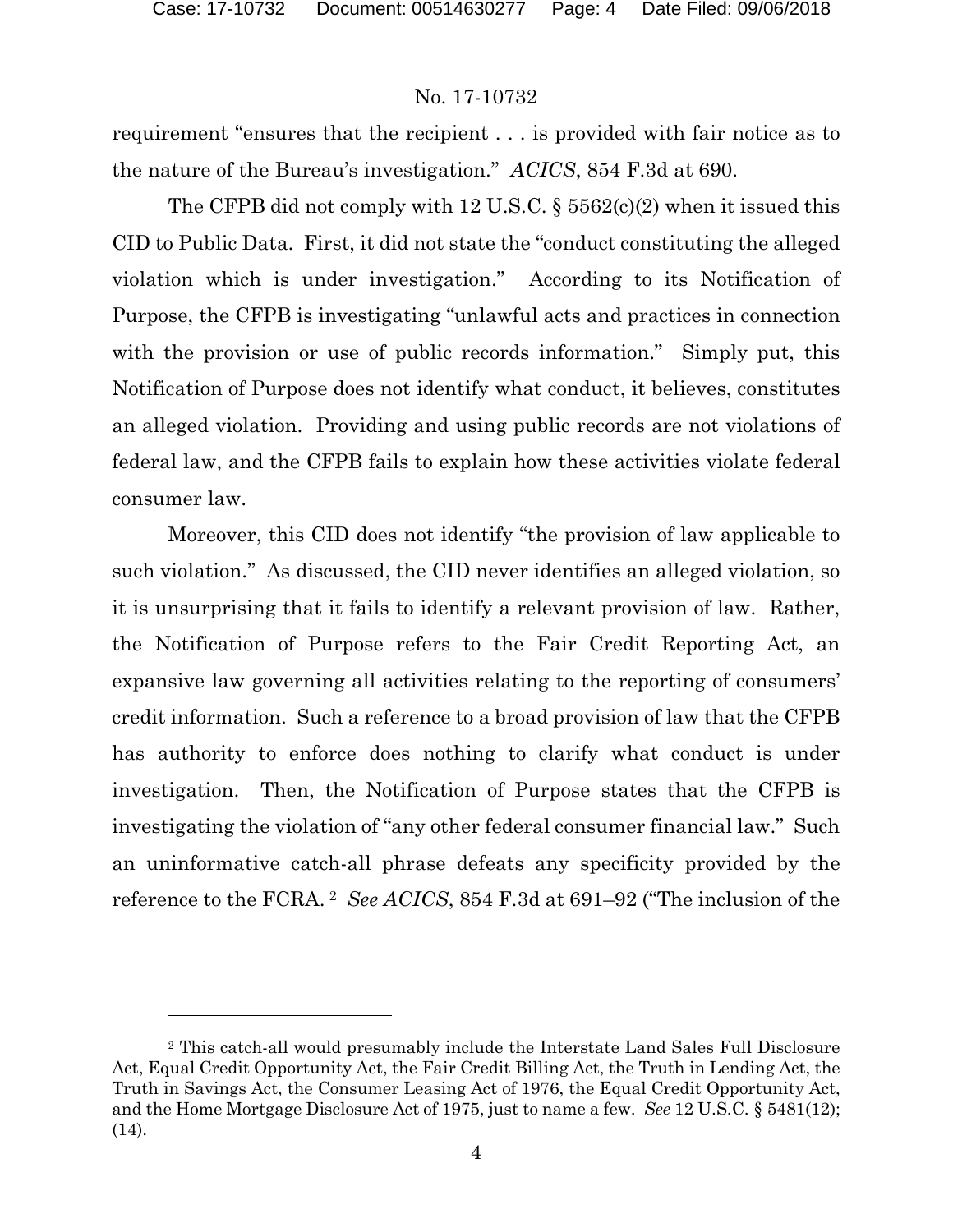# No. 17-10732

uninformative catch-all phrase 'any other Federal consumer financial protection law' does nothing to cure the CID's defects.").

The D.C. Circuit recently rejected a CID like this one. *See ACICS*, 854 F.3d at 689–92. The D.C. Circuit observed that the CFPB failed to explain what "the broad and non-specific term 'unlawful acts and practices' mean[t] in this investigation." *Id.* at 690. Such an observation applies in equal force to our case. As to the applicable law, the Notification of Purpose referenced 12 U.S.C. §§ 5531 and 5536, as well as "any other Federal consumer financial protection law," and the D.C. Circuit held that "framing the applicable law in such a broad manner does not satisfy Congress's clear directive" spelled out in 18 U.S.C. § 5562(c)(2). *Id.* at 691–92. Accordingly, it determined that the CFPB failed to comply with the statutory requirements of 18 U.S.C.  $§ 5562(c)(2).$ 

There are consequences to the "absurdity of giving a notification that notifies of no purpose whatsoever." *Consumer Fin. Prot. Bureau v. Heartland Campus Sols., ECSI,* No. 18-1516, 2018 WL 3831444, at \*6 (3d Cir. Aug. 13, 2018) (Rendell, J., dissenting). Applying our "reasonable relevance" standard, courts will enforce an administrative subpoena if: "(1) the subpoena is within the statutory authority of the agency; (2) the information sought is reasonably relevant to the inquiry; and (3) the demand is not unreasonably broad or burdensome." *Zadeh*, 820 F.3d at 755 (quoting *United States v. Transocean Deepwater Drilling, Inc.*, 767 F.3d 485, 488 (5th Cir. 2014)). Because the CID issued to Public Data fails to identify the conduct under investigation or the provision of law at issue, we cannot review it under our "reasonable relevance" standard. And if a court cannot exercise meaningful judicial review, a CID recipient has no opportunity to challenge an agency's investigatory authority. For instance, we cannot evaluate whether the CFPB requests information that is reasonably relevant to the CFPB's inquiry because we do not know what the